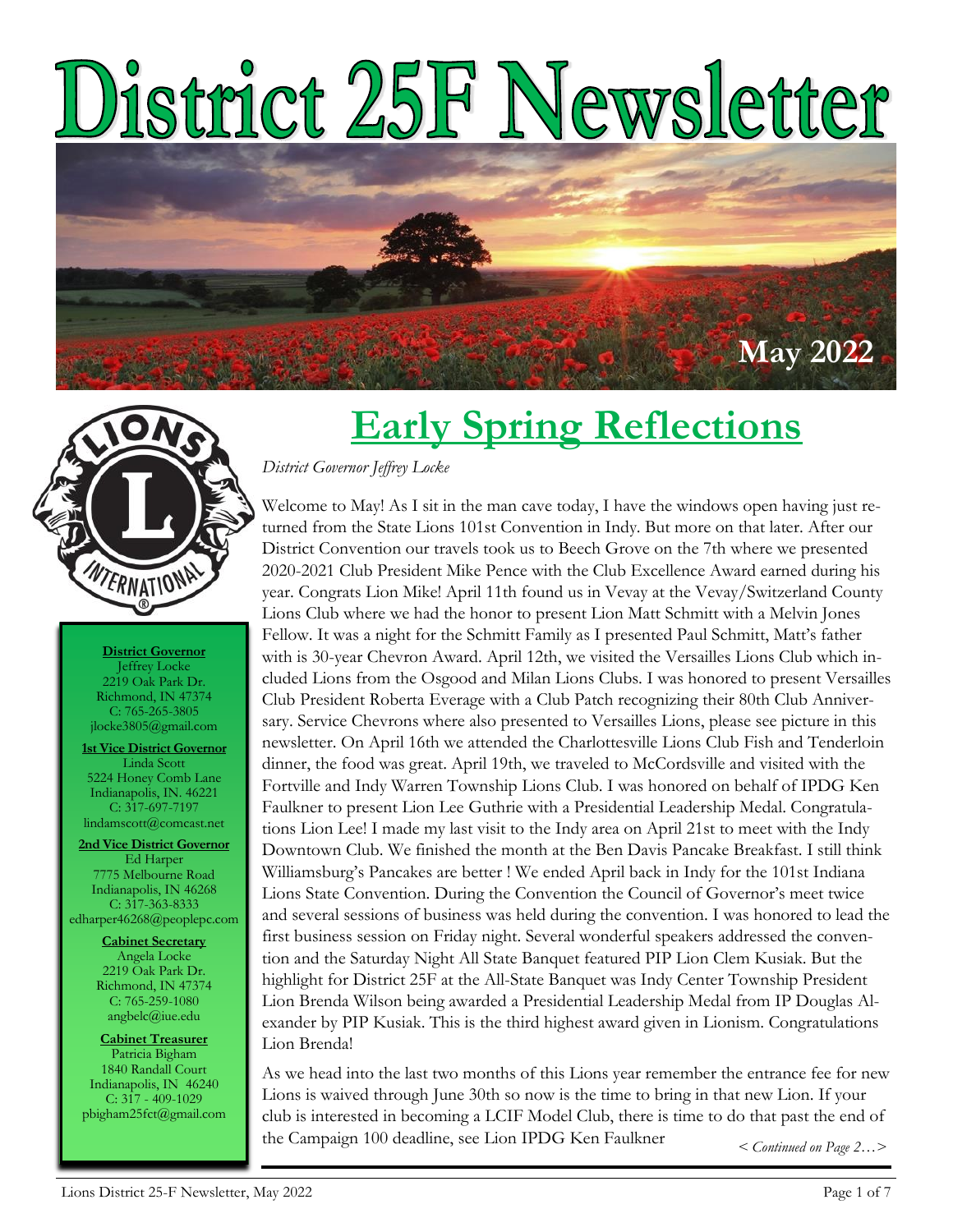#### *< ...continued from Page 1. >*

or ZC Charlie Coombs of Decatur Central for more info. New Officers must be reported to LCI by May 15th. We appreciate your assistance in this. Also, please continue to report your Monthly Membership Reports and all service activities.

I still have a few visits scheduled and hope to add a few more before my term ends. I'll be happy to hear from you if we haven't scheduled a date yet! So, until next month I wish everyone a wonderful start to warmer weather, outdoor activities, and Lions meetings and projects as we "Tee Up To Serve".

### **Racing into May**

#### *1st VDG Linda Scott*

We are racing into May! The State Convention is coming up as I write this. I am looking forward to seeing a lot of Lions at the Convention.

The weather is improving, and I know it is now easier to get out. I hope your club service projects are keeping you busy! As you do your projects be sure to report them. If you need help reporting them, let me know. We can help with that. Speaking of reporting, also be sure to report your new officers for the year. I want to enter them correctly in the directory for next year.

I am working on my trip to Montreal! If you have not attended an International Convention, this is one to think about! Lots of interesting and fun things are happening there!

This year is going by quickly! Mark your calendars for July 16, 2022. That will be Organization Day at Camp Woodsmoke. We will have training in the morning. We will enjoy a pitch in lunchtime and then conduct some business after lunch. The camp is beautiful place to meet and enjoy fellowship with other Lions. It should be a fun day. Plan now to attend.

Happy Mother's Day!



**Articles for 2nd VDG Ed Harper will return in June. Please wish 2VDG Ed well as he recovers from a recent surgery.** 

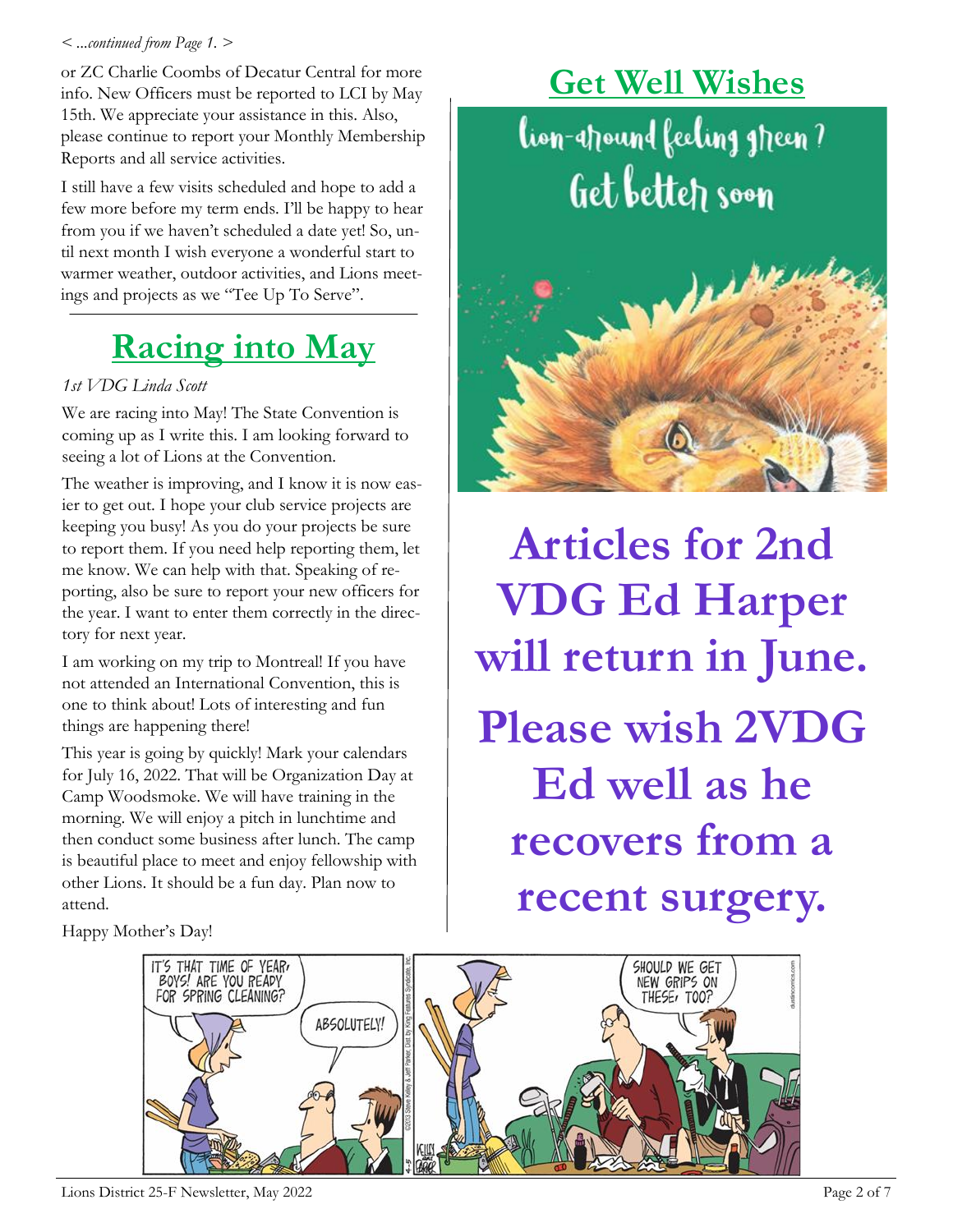### **Club Officer Training**

The first club officer training & rejuvenation session for the upcoming 2022 -2023 Lion's year will take place at the Clermont Lion's Club Park on Tuesday, May 17th at 6pm. It is located at 3201 Tansel Rd.

All Lions are invited – current, new or prospective officers are the target audiences. The positions that will be focused on are President, Secretary and Treasurer and we will have a new segment on Marketing Your Club.

The main responsibilities of each office will be covered and any changes that have been recently made will be discussed. Plan now on joining your fellow Lions on this important step on starting the New Year.

Hope to see you there!

PCC Reed Fish



There is still time to register for the biggest event of the Lion year-the 104th Lions Clubs International Convention in Montreal. Canada, our host nation, has opened its borders and is ready to keep visitors safe while enjoying the beauty of this historic city.

I am looking forward to visiting the many beautiful churches-including Notre-Dame Basilica, touring Montmorency Falls-they are higher than the Niagara Falls, and tasting the wonderful food.

So go to https://lcicon.lionsclubs.org/ to Register and find out more information about Entry Requirements and other travel information.

There will be sessions with great opportunities to learn more about Lions - ideas to take home to your clubs and communities. There will also be multiple service events to do what we do best-Serve. Then there will be the International Show with Smokey Robinson and my favorite - the Parade of Nations.

Make sure to purchase your new BLUE Indiana Lions parade shirt if you plan to attend.

Will be sending out more information as it becomes available concerning the Indiana Lions Dinner and the Midwest Breakfast.

See you in Montreal!

Lion Patty Cooke, PDG

Patty.Cooke@gmail.com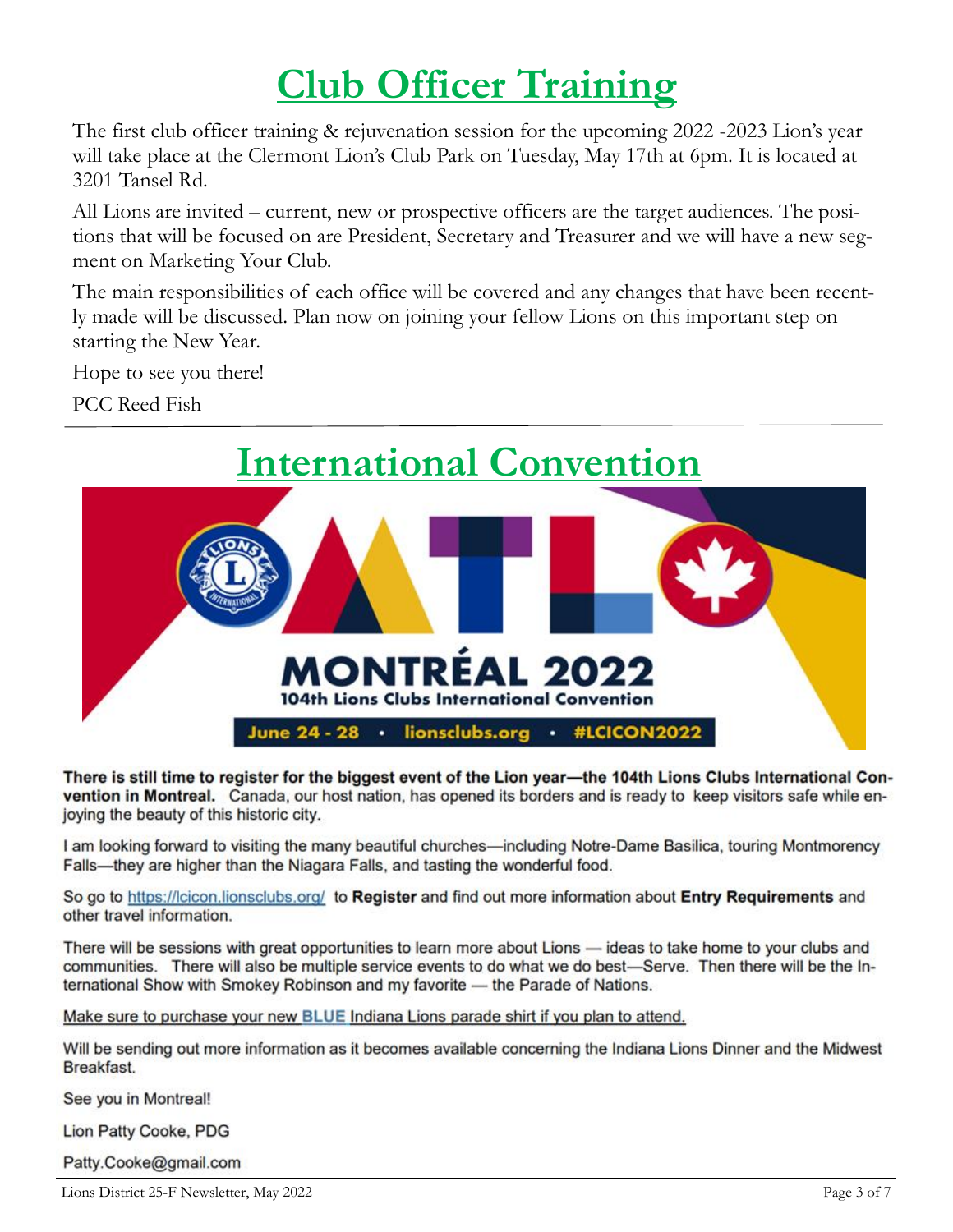#### **DG Photo Favorites**



DG Jeff Recognizing Lion Richard Garst who received his 10 year Chevron Award



DG Jeff Celebrated with the Indianapolis-Downtown Lions and photographed their banner memorializing their many years of service



DG Jeff presented Lion Lee Guthrie with his Presidential Leadership Medal from PIP Yin Yul Choi on behalf of IPDG Ken Faulkner



Vevay –Switzerland Lions Club President Jarod Shroeder presented DG Jeff with a check for \$2,000 towards State Lions Projects



Indy-Warren Township President Marie Chopenning presented DG Jeff with a check for \$1,500 towards Lions State Projects



Versailles President Roberta Everage receiving an 80th Anniversary Banner Patch





Versailles Lions receiving Service Chevron Awards. Lion Paul Sipples was recognize for 10 years of service, Lion Shirley Pavey was recognized for 10 years of service, Lion Kenny Sheets recognized for 50 years of service and Lion Doug Daggy recognized for 45 years of service



Lion Matt Schmitt of the Vevay Switzerland Lions Club was awarded at Melvin Jones Fellowship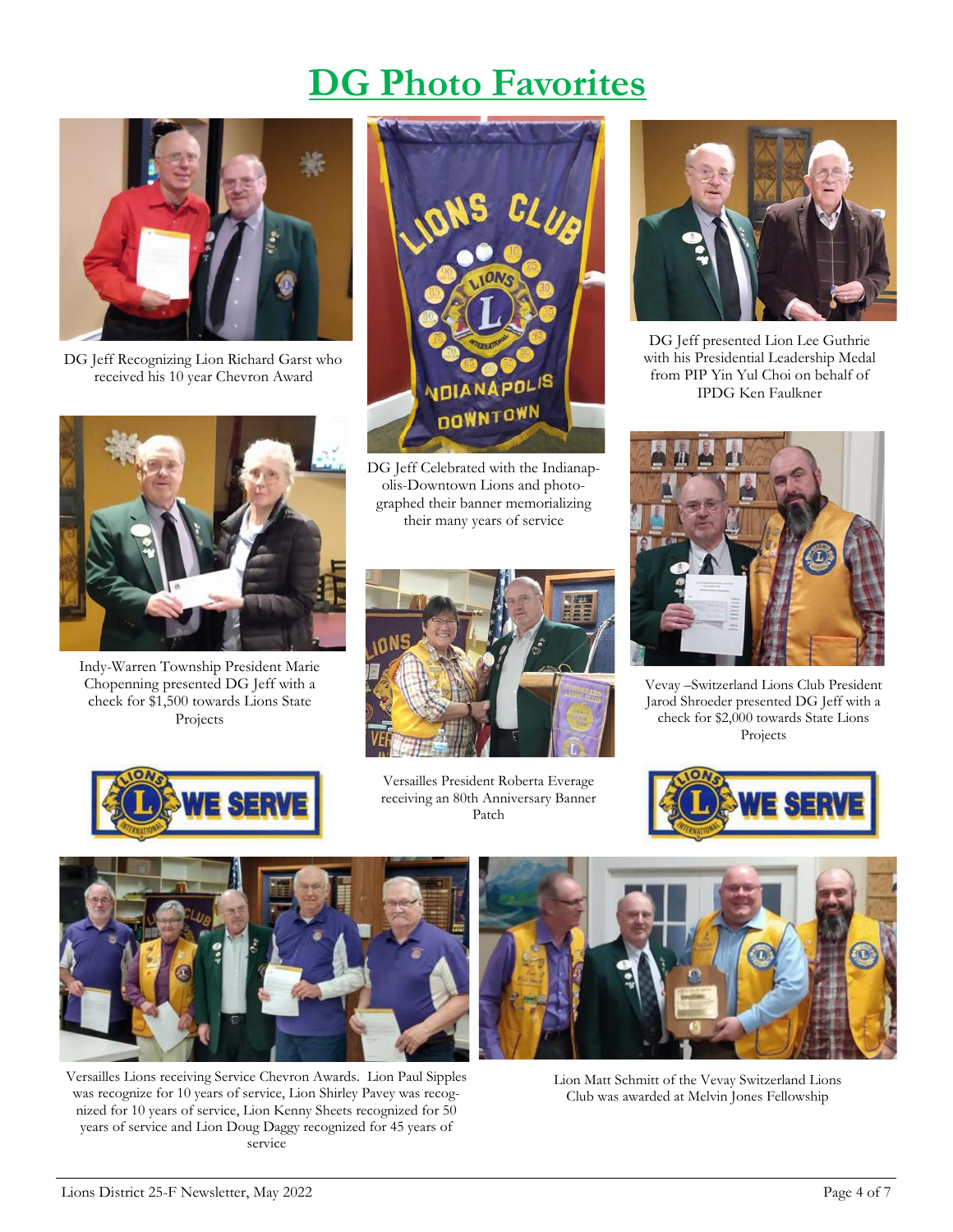#### **Camp Woodsmoke**

There have been several new things that has happened around the Camp since last newsletter.

Nick and Steph Coley left the Camp and have moved to Florida for advancement in their careers.

Our new Caretakers are Adam Eisert and Belinda Flaspohler, they are engaged, and will be taking on the work of operating and maintaining the campgrounds and scheduling groups that wish to use the Camp. Please greet and welcome them when you visit Camp Woodsmoke. If you want to schedule usage of the Camp, please contact the Camp as soon as possible. The Camp is already booked well into summer. It is good to see campers are coming back from the Covid issue and enjoying the outdoors of the Camp again.

Many thanks to everyone who helped the Camp replace the older UTV. We located a used 2019 Polaris Ranger 900 which had low hours and in very good condition. This should be a great unit to support the maintenance needs of the Camp for several years to come.

Now is the time to plan for Pork Chop Sunday, which is being held on Sunday, September 25. We will be selling advance sell tickets with no tickets being sold at the door. Picnic tables will be set up to dine at the Camp after driving through to pick up your meals. Each Club will receive their tickets to purchase in their Organizational Day club packets. Menu will be the same as last year.

We are still looking for Lions to be part of the Board of Trustees at Camp Woodsmoke "The Best". The more Lions who participate as a Trustee, the more diverse of ideas and plans for the future of the camp, the better.

As always, many thanks to the Clubs and individual Lions who continue to support Camp Woodsmoke "The Best" both financially as well as participation in the Camp events. Without you, we could not do all that we do at the Camp.

Be safe in your travels, count your blessings each day, be grateful for your friends and family, continue to serve when you can and thank all Veterans and First Responders you meet for all they have done for our freedoms and safety.

Yours In Lionism,

PCC Ron Bigham, CWS Chair Cell: 317-695-0683 Email: ronbigham25f@gmail.com

#### **Indiana Law Camp**

INDIANA LIONS LAW CAMP INDIANA STATE POLICE

Law camps give students entering the 6th, 7th, and 8th grades a behind the scenes look at the criminal justice system. The four-day co-ed camps offer a more advanced look at law enforcement through field trips, exciting demonstrations and motivating programs. There are physical activities that take place during the week along with hands-on programs. Campers meet peers from around the state, participate in recreational activities and leave with a greater understanding of the police field. Lions clubs of Indiana have tirelessly co-sponsored Law Camps for many years. Lions will continue to provide special meals for the kids and troopers, along with snacks and water and other things as needed.

The 2022 camps are fast approaching. The two camps scheduled this year will be held at Anderson University June 26-29 and Columbus Youth Camp Grounds July 19-13.

Registration is \$150.00. We will offer scholarships again this year for kids sponsored by our Lions Clubs or Lions members. The completed applications for scholarships must be sent to either PDG Betty Weist or PID Linda Tincher so we can indorse and send them on. Applications can be found on Indiana Troopers Youth Service website www.trooper.org.

Betty Weist, 765-623-3553 bettyweist@aol.com PO Box 41, Markleville, IN 46056 Linda Tincher, 812-240-0545 linda.tincher@ma.rr.com PO Box 158, Riley, IN 47871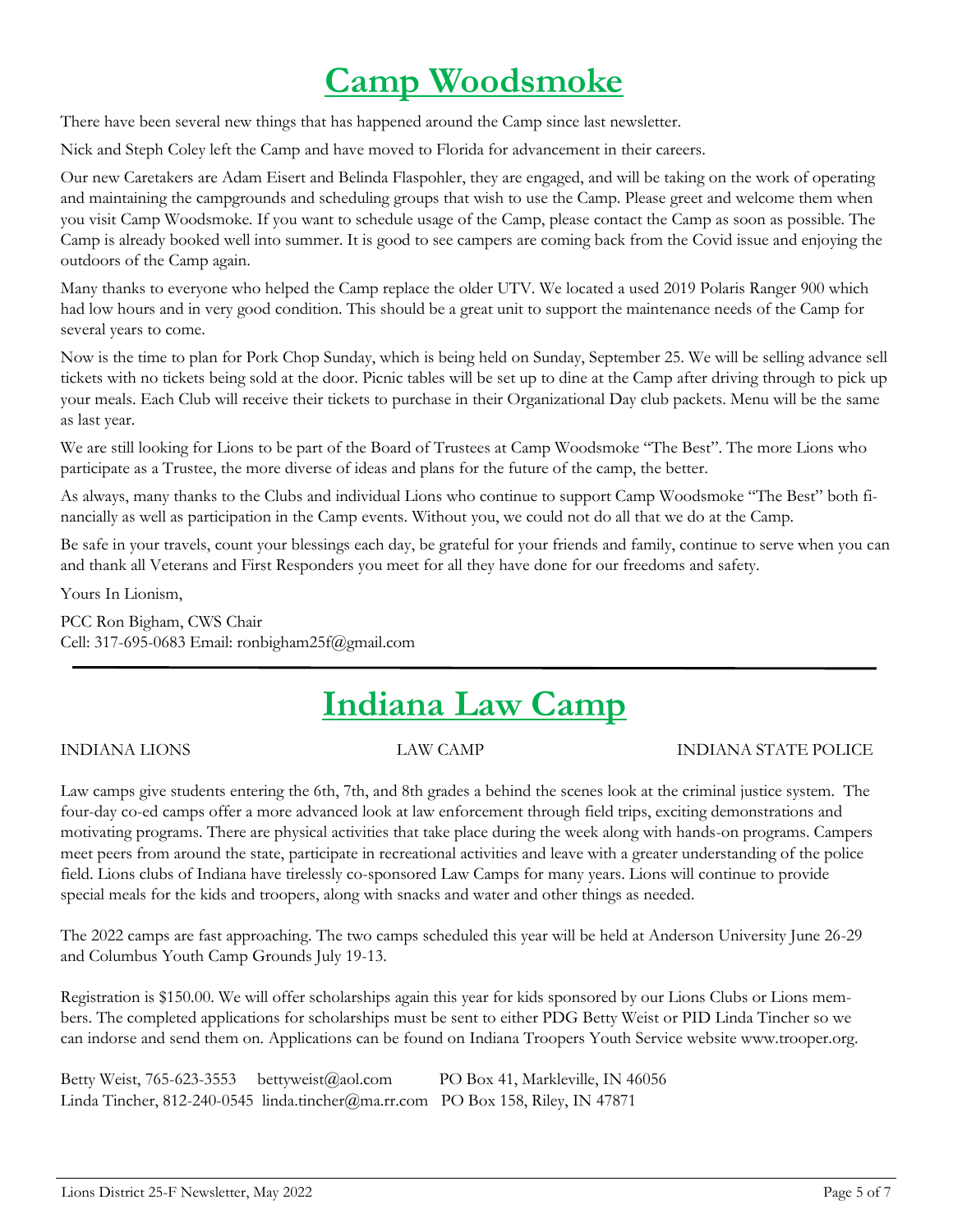#### **Disaster Response Training**

For those that may be interested and available there will be Disaster Response-Early Response Training hosted by the United Methodist ERT on Saturday June 18th in Floyd Knob, Indiana. This training will allow us 'Lions" to deploy when we are available with either the UMCOR or KofC Disaster Response Teams.

I would highly recommend if you have any inkling of volunteering for a disaster response mission anytime in the future you take advantage of this training.

UMCOR is considered to one of the best in this field.

Please share this information to anyone you feel would be interested and let me know if you plan to attend.

Thanks,

Lion Bill McDonald Indiana K of C Disaster Response Coordinator 812-589-6699



Lions District 25-F Newsletter, May 2022 Page 6 of 7